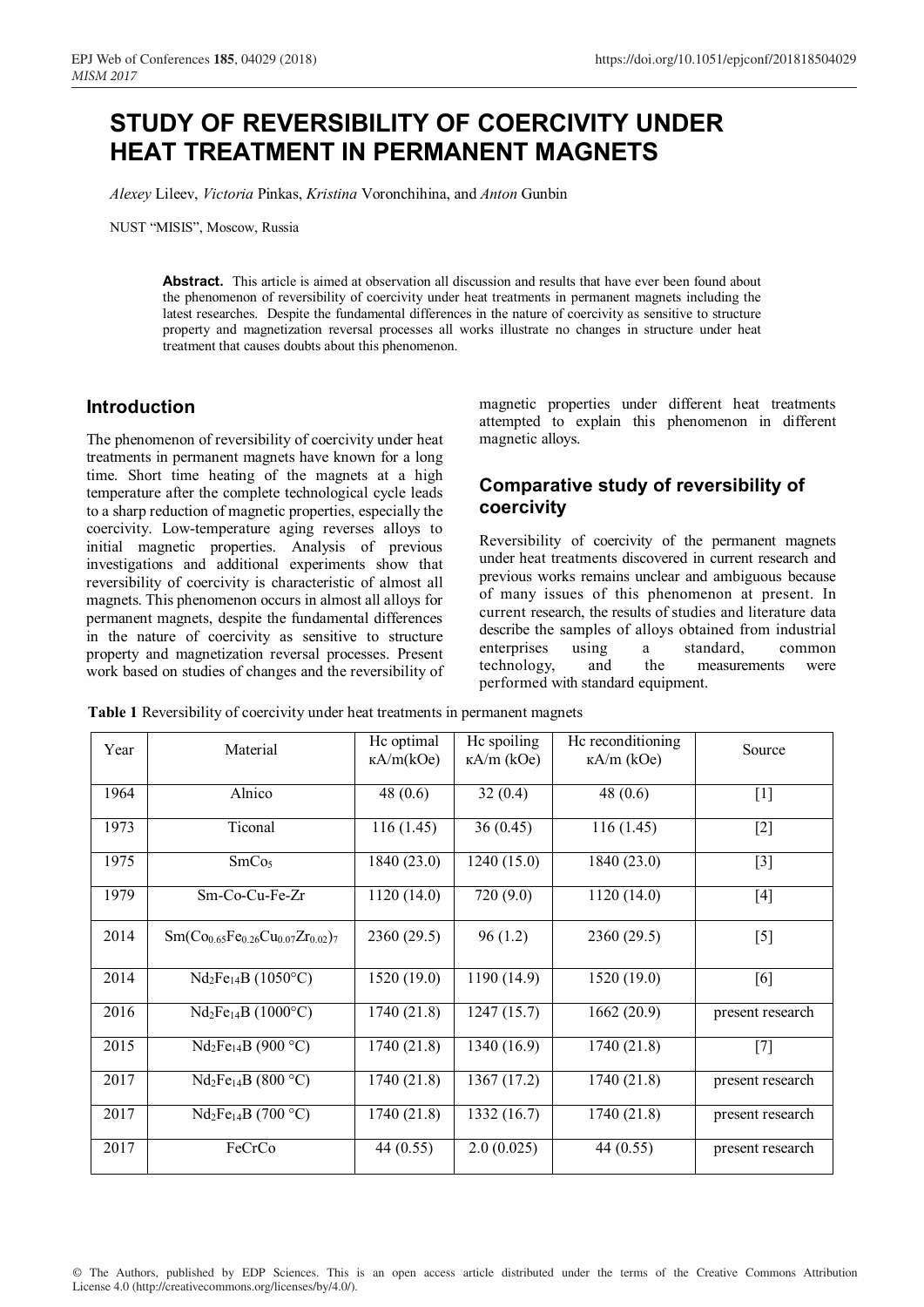Table summarizes data for a reversible change of the coercivity of the magnets under heat treatments obtained on the various alloys with reference to authors (the coercivity in the initial condition – "Hc optimal", after high-temperature heating of the initial state – "Hc spoiling" and after the low temperature aging – "Hc reconditioning").

This table shows only values of the coercivity on the magnetization as this property is sensitive to structure and determined by the mechanism of magnetization reversal. High temperature range that leads to reduction of properties ('spoiling') and low temperature aging that reverses initial properties ('reconditioning') are described in details later. The essential point is the reversible changes of the coercivity, as the structure of the alloy is not changed reversibly by heat treatment. The aim of the present work is to analyse studies of magnetization reversal processes in real permanent magnets for the possibility of further improvement of technology.

The analysis starts with the system Fe-Co-Ni-Al-Ti (Alnico and ticonal), in which the coercivity is determined by the rotation process of the magnetization vector in the elongated single-domain particles of the ferromagnetic phase. Heating of the samples with coercivity 116 kA/m (1.45 kOe) at a temperature of 800 °C for 1-3 minutes causes it to reduce to 36 kA/m (0.45 kOe). Aging at 650 °С within 5 hours and 560 °С in 24 hours reverse of coercivity to the initial value.

In this case, the reversible changes  $I$ H<sub>C</sub> were about 70 % connected with reversible local change in the composition of  $\alpha_1$  and  $\alpha_2$  – phases and possible atomic ordering in one of the phases [2], so the quantitative changes are not explained only by the composition changes. However, in these studies it is ignored the fact of changes in magnetostatic interaction between particles that is related to changes of the magnetic moment connected with changes in the composition of the phases.

In the magnets of system Fe-Co-Cr coercivity is also associated with the rotation process of the magnetization vector in single-domain particles. The coercivity after the full treatment cycle – 620 °С 45 minutes TMT (Thermomagnetic Tempering) and step aging 610 °С in 2 hours, 580 °С in 3 hours, 560 °С in 4 hours and 540 °С in 6 hours) is 44.9 kA/m. The "spoiling" (620 °С for 15 minutes) reduces the coercivity to 0.6 kA/m. Step aging reverse the coercivity to 43.7 kA/m. Reversibility of 95 % of coercivity is not able to be explained by local changes of structure. Even accounting for the extended partition of particles, which is observed in these alloys does not eliminate the problem of understanding the phenomenon. These results were obtained for the first time and there was no a detailed study of the influence of temperature and duration of the "spoiling", but the result deserves attention.

In sintered magnets based on SmCo<sub>5</sub> and Nd-Fe-B coercivity is determined by the difficulty of nucleation in highly anisotropic phase. In [3] a sintered permanent magnet  $SmCo<sub>5</sub>$  with the coercivity 1840 kA/m (23.0) kOe) was heated to a temperature  $700\degree C$  for 1 minute that reduced the coercivity to 1240 kA/m (15.0 kOe). Aging at 400 °C for 60 minutes reverses the value of the coercivity. Reversible changes was about 30 %.

In [6] "spoiling" sintered magnets Nd-Fe-B of different composition at high temperature 1050 °С within 30 minutes was performed, and then spent the cooling at 500 °C for 1 hour. Reversible changes of the coercivity were about 30 %.

In [7] and in subsequent studies, experiments of 'spoiling' were performed at temperatures of 1000, 900, 800 and 700 °С. Aging at 500 °C for 1 hour reversed the value of the coercivity to the initial. Reversible changes of the coercivity were about 30%.

It is difficult to explain the reversibility of changes of structural properties in single-phase materials. In several papers it is assumed that the process of aging at 500 °C makes grain boundaries smooth which leads to increase of coercivity. However, it is difficult to suppose explanation of the phenomenon of reversibility. There is hypothesis that excess phases occur transformation at the boundary of cell phase [8].

The most interesting results and discussions are related to the reversibility of coercivity that exists in system of Sm-Co-Fe-Cu-Zr, in which the coercivity is determined by pinning of domain walls at the boundaries of cells phase 2:17. The boundary cells similar to phase 1:5 [9]. In [5] a study of the "spoiling" at a temperature of 800 °C within 16 hours at which the structure of the alloy is formed, followed by controlled cooling from  $400^{\circ}$ °C to  $800^{\circ}$ °C for 4 hours. Heating of the samples with coercivity of 2360 kA/m (29.5 kOe) for 5 minutes reduces the coercivity to 96 kA/m (1.2 kOe). Controlled cooling reverses coercivity and a reversible change is 95 % or almost 30-fold change compared to the state with zero coercivity. It is important to mention that there are no changes in value of reversal coercivity with increasing aging time at 800 °C up to 22 hours.

In [9-11] detailed chemical analysis was performed with using 3D atom probe of the boundary-phase 1:5 in the state after rapid cooling from 800 °C and after controlled cooling. It is shown that on the border there is a redistribution of Cu and Zr, and changes the nature of the distribution of the components. In [11] the calculation of the distribution constants of anisotropy in the phase boundary takes into account the changing nature of the distribution of the components. However, the question how the changing nature of distribution of the constants of anisotropy can affect multiple changes in the coercivity is not solved.

As can be seen from the listed examples of reversible changes of the coercivity under heat treatments, many questions are related not only to the formation of the alloy structure, but also to the nature of coercivity and magnetization reversal processes.

## **References**

- [1] A.S. Ermolenko. Diss. candidate of ph. and math. sciences, Institute of metal physics, Sverdlovsk USSR (1964)
- [2] A.S.Lileev, V.P.Menushenkov, V.I. Sumin, *PhMM*, (1973) 183-186.
- [3] B.G. Livshitz, A.S. Lileev, V.P. Menushenkov, *IEEE Trans. Magn.*, (1975) 1673 – 1675.